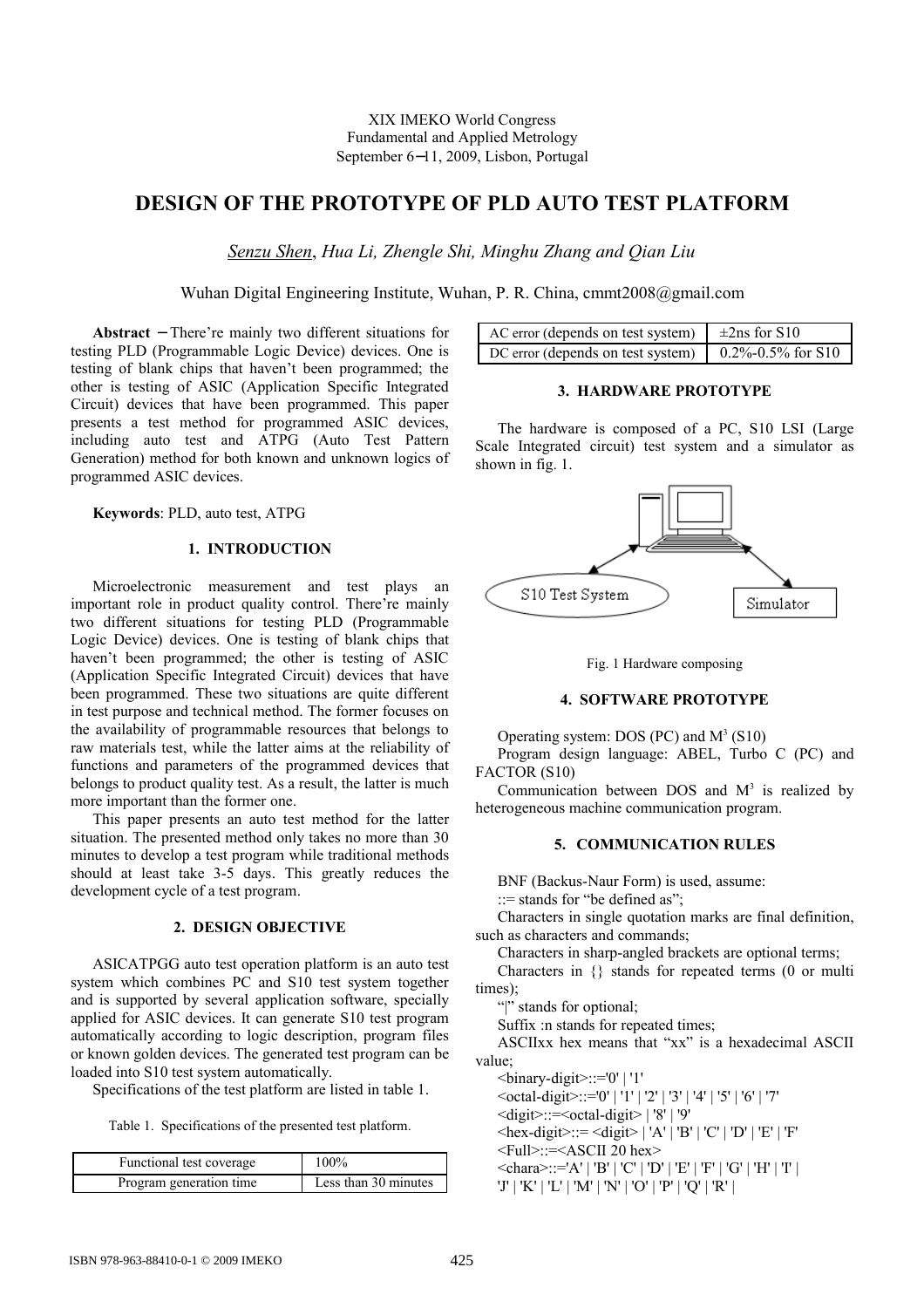'S' | 'T' | 'U' | 'V' | 'W' | 'X' | 'Y' | 'Z '

In addition, interactive operation command grammar, communication and transfer grammar, file transfer flow grammar and character set transfer method are depicted as follows.

# *5.1 Grammar of Interactive Operation Command*

Cs10 stands for all the system level commands of S10, Cpc stands for all the system level commands for PC, Tpc stands for commands for switching PC to S10 method, Rpc stands for commands for switching S10 method to PC. Consequently, the grammar of interactive operation command will be:

 $\leq$ format>::= $\leq$ Cs10> |  $\leq$ Rpc> |  $\leq$ Tpc> |  $\leq$ Cpc>

# *5.2 Communication Transfer Protocol*

The communication transfer protocol is RS-232 standard.

# *5.3 Communication and Transfer Grammar*

<Linesetting>::=<band>','<parity>','<Data-bits>','<stopbits>',' <c-port>

<band>::=<digit> [<digit>:4] <parity>::='N' | 'O' <Data-bits>::=<digit> <stop-bits>::=<digit>  $\leq c$ -port $\geq$ :: $=\leq$ chara $\geq$  [[ $\leq$ chara $\geq$ ] $\leq$ digit $\geq$ ]:3]

# *5.4 Grammar of Communication Subcommand*

<TFTP>::=<TFTpc> | <TFTPs10> <TFTpc>::='PGdn' | 'PGup'<full> '2'<full> <file-spec> <file-spec>::=[<path-name>]<file-name> '.' <type> <path-name>::=[<nodename>]<device> <nodename>::=<chara>[[<chara> | <digit>]:5] <device>::=<chara>[[<chara> | <digit>]:5] <file-name>::=<chara>[[<chara> | <digit>]:5]  $\langle \text{type}\rangle$ ::= $\langle \text{char} \rangle$  |  $\langle \text{digit}\rangle$  |  $\langle \text{char} \rangle$  |  $\langle \text{digit}\rangle$  |:2] <TFTPs10>::='File'<Full>'send' | 'Rec'<Full> [<pathname>]<Full><filename><Full><type> Where  $\leq$ TFTPs10> is only used in S10 operation mode, <TFTpc> is only used in PC mode.

# *5.5 Grammar of File Transfer Flow*

<stream>::=<br/>begin><filename><length>{<contents>}<end><check-sum> <begin>::=<ASCII 02 hex> <length>::=<digit>[<digit>:7] <contents>::=<binary-digit> <end>::=<ASCII 03 hex> <check-sum>::=<digit>[<digit>:7]

# *5.6 Transfer Method of Character Set*

Since S10 character set is the subset of PC character set, character set conversion is accomplished by S10 communication program.

Rule No. 1: All small letters are converted to capital letters (subtract 20hex);

Rule No. 2: Characters that are not defined in S10 are converted to blanks.

# **6. SYSTEM WORKING FLOW AND DATA FLOW**

The presented system is a complicated system which includes heterogeneous machine communication, multilanguage compiling and two operating systems. The application software can be divided into two parts: one runs in DOS system of a PC, the other runs in  $M<sup>3</sup>$  system of S10.

Modules run in DOS include input generation, test pattern generation and S10 test program generation.

Modules run in  $M<sup>3</sup>$  include auto compiling, loading and test module.

Working program (entrance): ASICATPGG

The working flow of the presented system is shown in fig. 2.



Fig. 2 System working flow

The data flow is depicted in fig. 3.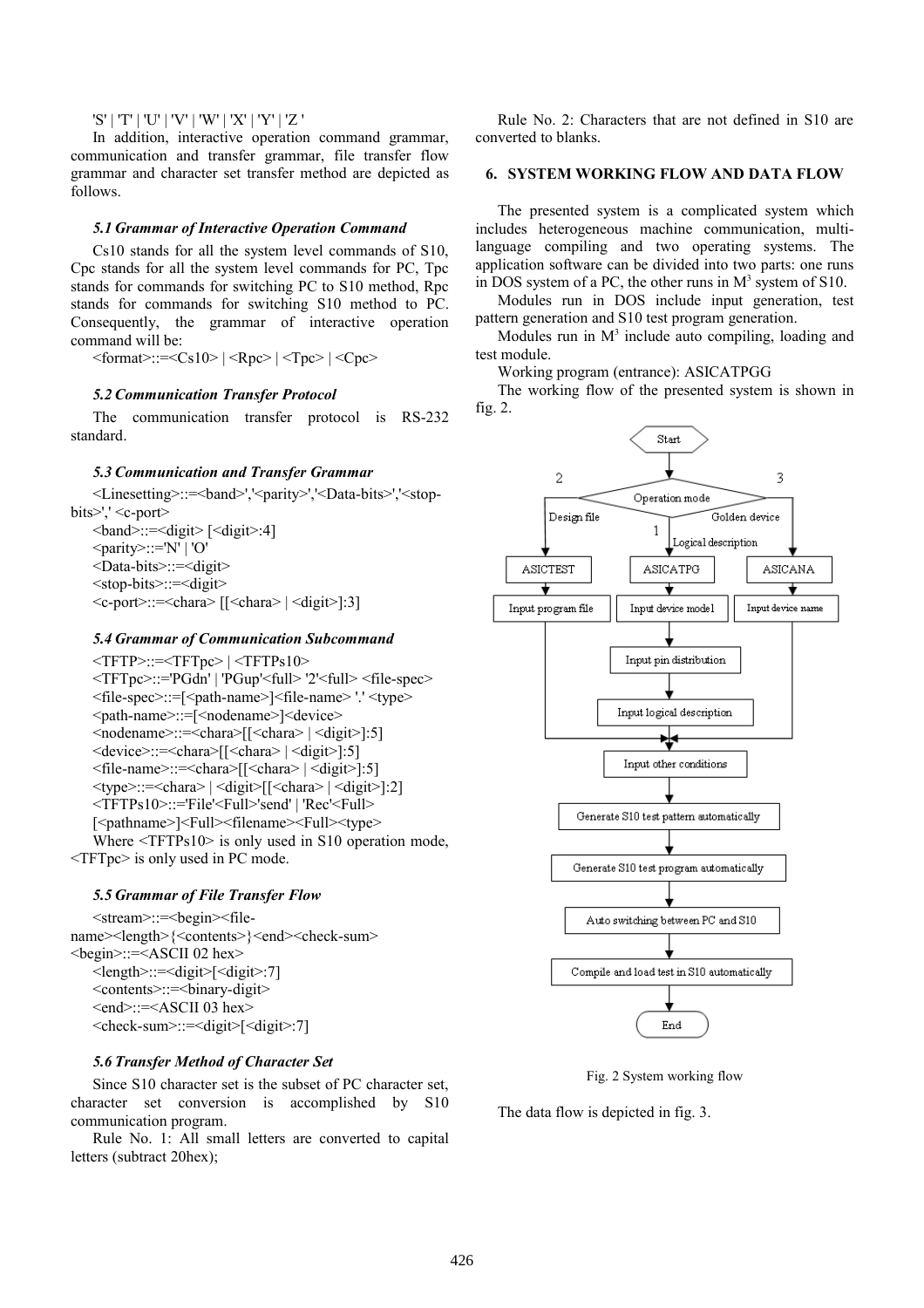

[PC terminal communication program]

#### Fig. 3 Data flow

Application of ASICATPGG needs to satisfy at least one of the following conditions: a known type golden device/ program files/ known logic expressions of pins.

The golden device is a known device in good condition. Program files are logical description files burning through programmer. Logical expressions are logical descriptions of device pins. The key point of auto generation test pattern is that they are all inputs of logical simulation.

### **7. REALIZATION**

#### *7.1 Auto Generation of Test Program*

ASIC test program auto generation is the key point of this project. Test program auto generation can be divided into test pattern auto generation and test program auto generation.

#### *7.1.1 Test Pattern Auto Generation*

Test pattern auto generation relies on the following factors: test pattern generator which simulates the golden device/ program files/ known logic expressions of pins; auto generation pattern; test pattern generation; sequencing circuit; state enumeration; logic circuit and enumeration.

The principles of state enumeration are listed below:

Declaration No. 1: In functional simulation of any IC devices there always are some pins that have fixed values; also there are some other pins whose values require enumeration and can be optimized.

Declaration No. 2: In functional simulation of any IC devices, any useful pins must belong to one and only one of the above situations.

#### *7.1.2 Generation Arithmetic*

Assume *I* is the vector set of analog input,  $T_V$  is the vector set (input/output) obtained after simulation;  $I<sub>Q</sub>$  stands for the vector subset composed of  $Q$  pins in  $I$  set.  $I<sub>S</sub>$  stands for the enumeration vector set composed of *S* pins.  $I_U$  stands for the optimization vector set composed of *U* pins in *I* set. *f* stands for functional simulation of devices. *Oo* stands for the simulation output result using  $I_i$  as the input excitation signal. *C* stands for a comparison operation. *G* stays as before. Then the arithmetic model of test vector would be:

 $I=I_0+I_s+I_U=\{I_i\};$  $G(I_i)=f(I_i), C(O_i,O_o);$  $T_v = \{G(I_i)\} = \{T_{Vi}\};$ 

among which  $i \leq j$ ,  $i = 1, 2, 3, \ldots$  (s2\*2u),  $j = 1, 2, 3, \ldots$  $(s2*2u)+T;$ 

*T* stands for the total sum of state extension for *i* vectors. *7.1.3 Calculation formula of numerical value*

Assume a DUT (Device Under Test) has n input pins, where the *m*th bit belongs to fixed index, the *r*th bit belongs to enumeration index and the *p*th bit belongs to optimization index. In addition, the optimization method is 0 step, 1 step, then:

$$
I = \begin{cases} \sum_{j=1}^{m} 2n - j \times aj + i & when \ p = \\ \sum_{j=1}^{m} 2n - j \times aj + k \times 2p + 2i\%p & for \ (1) \\ \sum_{j=1}^{m} 2n - j \times aj + k \times 2p + \sum_{j=0}^{p-1} 2j - 2i\%p \end{cases}
$$

among which n=m+r+p;  $i=0,1,2,...,2r-1,2r,...,2p\times 2r$ ; j=1,2,3,…,m ; k=0,1,2,…,2r-1 ; *%* stands for a modulo operation; aj is a Boolean function:

 $\mathfrak{t}$ {∣  $=\begin{cases} 0 & \text{when the fixed value is active low } o \\ 1 & \text{when the fixed value is active high } o \end{cases}$  (2) 0 when the fixed value is active low  $\sigma$ *k when the fixed value is active high o*<sup>12</sup>  $a_j = \begin{cases} 0 & \text{when the fixed value is active low } o \\ 1 & \text{when the fundamental value is getting high } e^{(2)} \end{cases}$ "Step 0" pattern is defined as below:



#### *7.1.4 Auto Generation of Test Program*

Test program includes at least functional test, AC parameter test such as TPDLH and TPDHL and DC parameters test such as ICC, ICCL, ICCH, IOS, IIL, IIH, II, VIK, VIL, VIH, VOL and VOH. As the testability design technique is used in auto generation of test program, so all the parameters can be described quantificationally.

# *7.2 Relative Key Technique*

#### *7.2.1 Multi-use of sequencing circuit pattern*

The state of a sequencing circuit is uncertain after power up. As a result there is an initialization problem. Any set of test pattern of sequencing circuit may cause different results under different conditions. Consequently there is a technical problem for state reset. The state reset and initialization are both the same question whose final purpose is to make sure that the sequencing circuit come to a certain state. Usually there're two methods for obtaining the initialization vectors of the sequencing circuit: dynamic force setup and interactive booting. The dynamic force setup is proper for GAL (Generic Array Logic) devices while interactive booting is proper for PAL (Programmable Array Logic) devices.